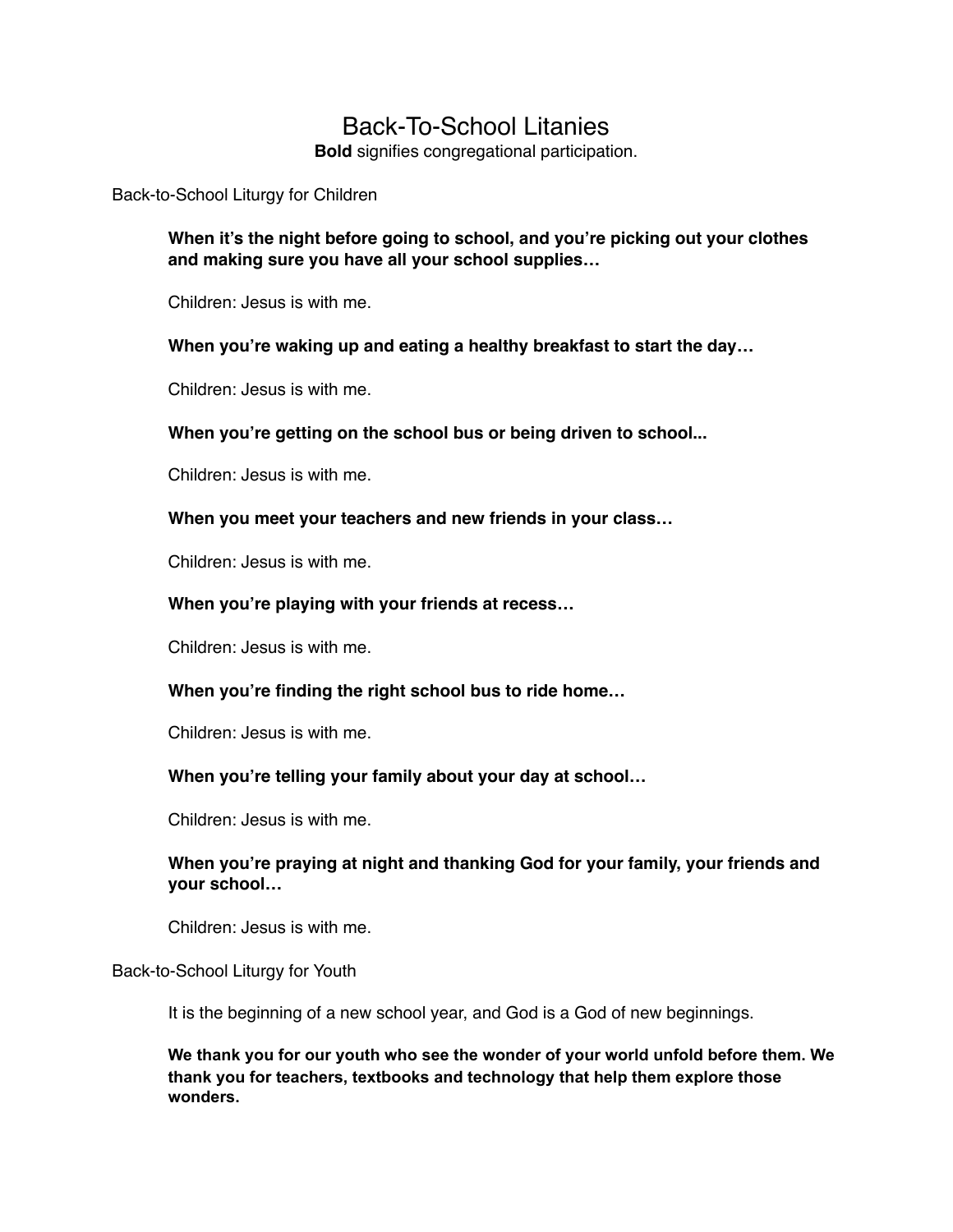During this year, we will get overwhelmed by tests, homework, and activities, and we will wonder how we will make it through.

#### **Grant our youth quiet confidence and calm, bear their stress with them, help them to ask for help when it gets to be too much.**

We will be measured, tested, and judged, and we will be asked to measure our worth in how well we perform, the grades we make, and the friends we have.

### **Comfort them in the knowledge that you have already judged them and found them to be good, made them worthy, and called them by name.**

We will want popularity: we will want to fit in, and we will wish to be people other than ourselves, the people you created us to be.

#### **Remind them of their identity, given in baptism, to be your sons and daughters.**

Even with our worries, we are excited to return to friends we haven't seen in months, activities that engage our passions, and learning that challenges us to grow.

## **Bless our youth with the possibilities held in new beginnings, and help them to know that when their student days are over, you will show them where to serve you further, using what they have learned to meet the challenges of your world.**

#### Back-to-School Liturgy for Educators

A new school year is about to begin, and school doors will soon open to the students you've assigned to my care.

## **Open all educators' minds and hearts to each of their students and especially to the ones who will challenge them the most.**

Help me challenge my students, all of them, to study, to learn, to grow in knowledge and wisdom.

## **Help them remember, Lord, the stage of life their students are at: give them patience to help their students grow and insight to know the help they need.**

Help me to understand that sometimes my students may not understand me: may I be clear in the things I say and do, and in how I say and do them.

**Remind them that their students don't know the burdens and worries they bring to the classroom, and help them remember, Lord, how anxious and heavy their students' hearts may be.**